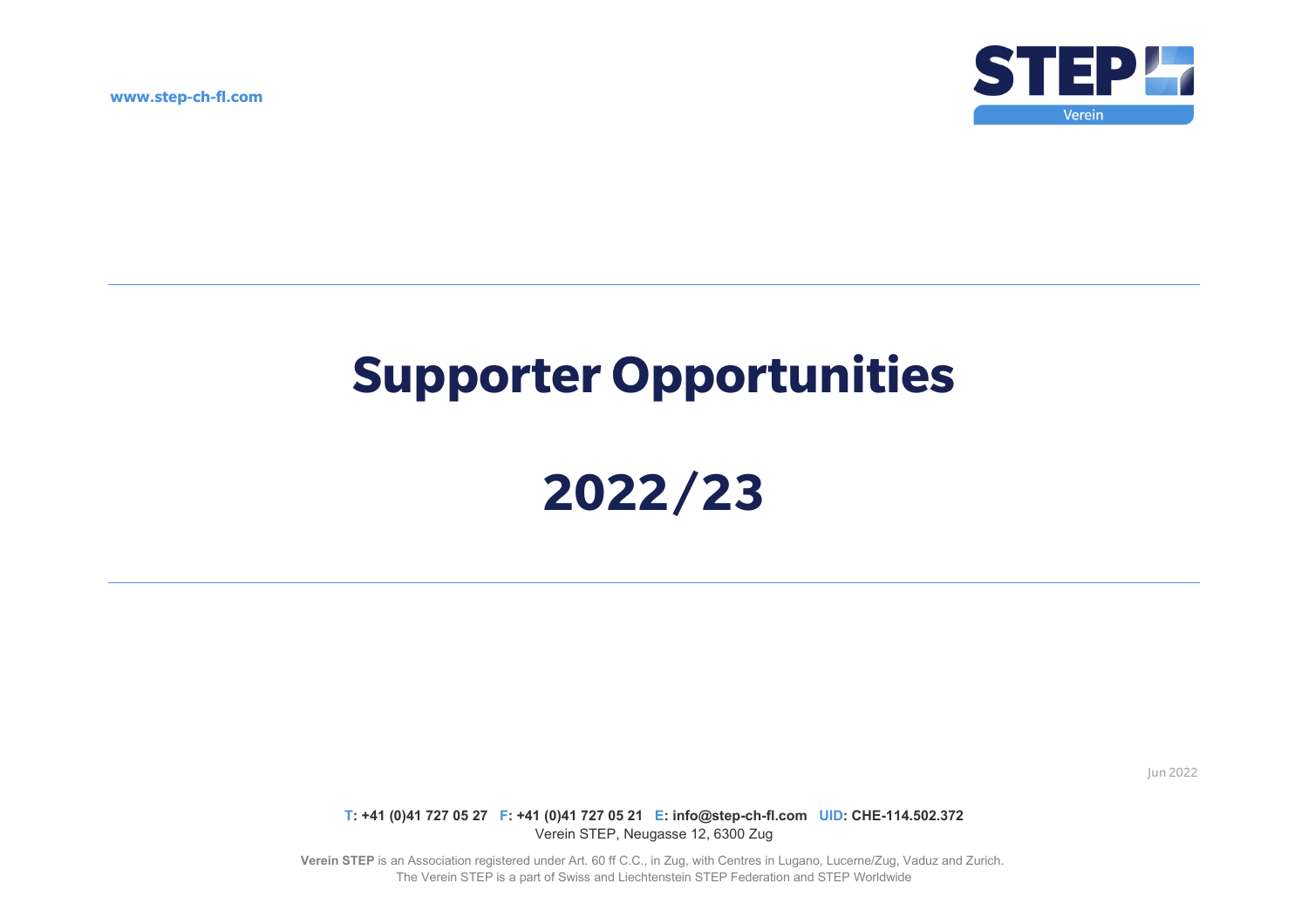

### **www.step-ch-fl.com**

Benefit from our various support options. It works like a modular system. Choose what your needs are:

Contract Period: one year from April to March

| <b>Local Centre for one year</b>                                                      | <b>Zurich</b> | Vaduz    | Lugano   | Lucerne/Zug | <b>Total Verein</b> |
|---------------------------------------------------------------------------------------|---------------|----------|----------|-------------|---------------------|
| number of lunches, evening events or webinars a year                                  | 9             | 4        | 6        |             | 22                  |
|                                                                                       |               |          |          |             |                     |
| Your logo with hot link on our local website                                          | 380.00        | 380.00   | 380.00   | 380.00      | 1'520.00            |
| Your logo as supporter on the invitation, hand-outs, holding slides and table cards * | 2'595.00      | 1'220.00 | 1'530.00 | 665.00      | 6'010.00            |
| Display of your PR material                                                           | 300.00        | 150.00   | 150.00   | 50.00       | 650.00              |
| A 5 minute slot to introduce yourselves (one event)                                   | 125.00        | 125.00   | 125.00   | 125.00      | 500.00              |
| Acknowledgement by the Committee whenever you attend an event                         | incl.         | incl.    | incl.    | incl.       | 0.00                |
| Two free places reserved at lunch meetings or evening events or webinar               | 1'200.00      | 560.00   | 720.00   | 260.00      | 2'740.00            |
| Member price for any additional attendees                                             | 300.00        | incl.    | incl.    | incl.       | 300.00              |
| One free place at workshops/seminars and courses (Introduction to Trust)              | 320.00        |          |          |             | 320.00              |
| Specially indicated name badges at any events you attend                              | 180.00        | 90.00    |          | 30.00       | 300.00              |
| One advert of the Pinboard for advertising for your own staff                         | 350.00        |          |          |             | 350.00              |
| <b>TOTAL</b>                                                                          | 5'750.00      | 2'525.00 | 2'905.00 | 1'510.00    | 12'690.00           |

## **Verein STEP Supporter**

(includes Zurich, Vaduz, Lugano and Lucerne/Zug Centres)

| price for sponsoring all Centres                 |     | 12'690.00 |
|--------------------------------------------------|-----|-----------|
| $\Lambda$ . 15% discount                         | 15% | 1'904.00  |
| <b>TOTAL Verein STEP Supporter special price</b> |     | 10'786.00 |

\* additional option: event speaking slot on a mutually agreed topic plus CHF 400.-

Jun 2022

## **T: +41 (0)41 727 05 27 F: +41 (0)41 727 05 21 E: info@step-ch-fl.com UID: CHE-114.502.372** Verein STEP, Neugasse 12, 6300 Zug

**Verein STEP** is an Association registered under Art. 60 ff C.C., in Zug, with Centres in Lugano, Lucerne/Zug, Vaduz and Zurich The Verein STEP is a part of the Swiss and Liechtenstein STEP Federation and STEP Worldwide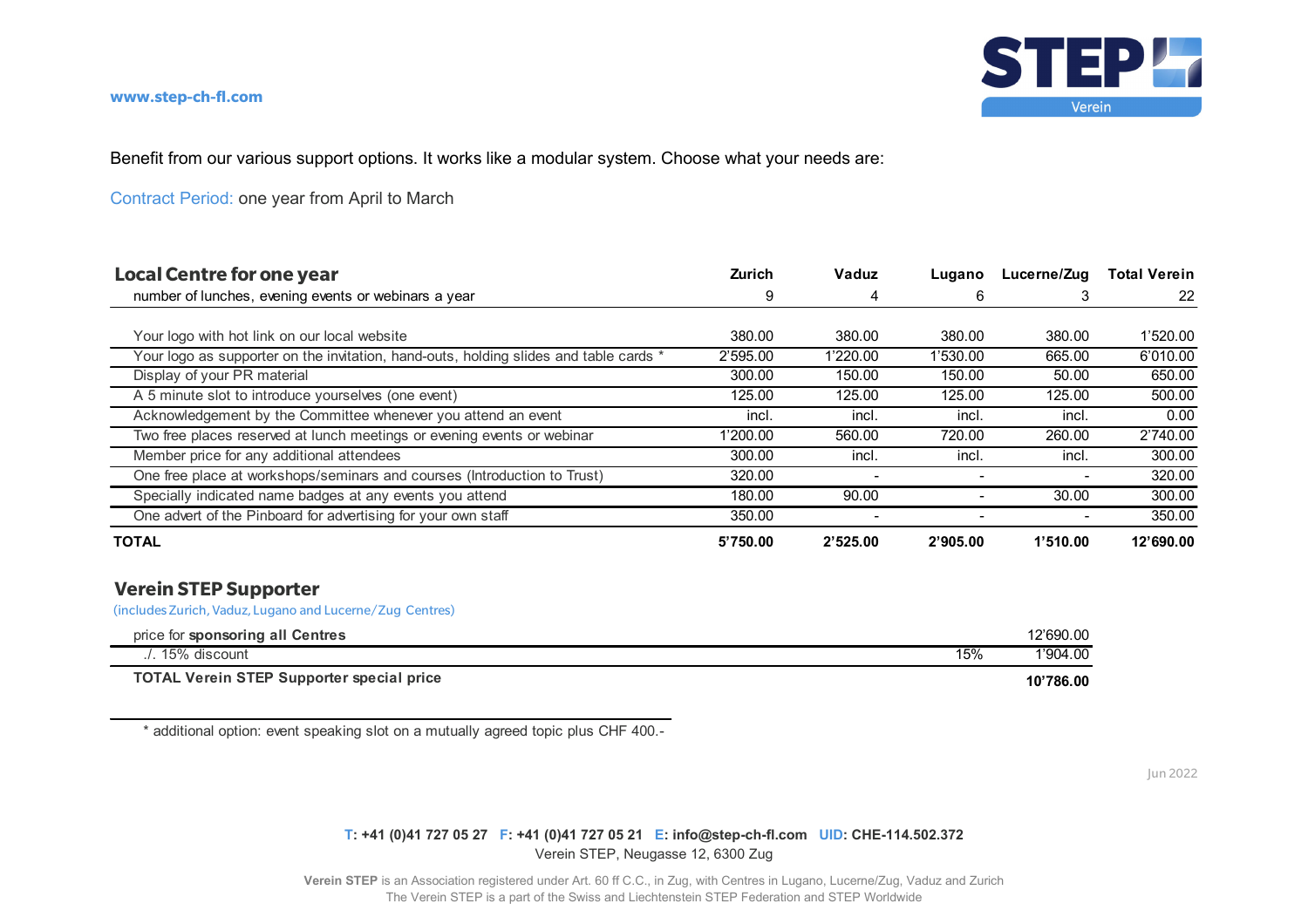

# **Webinar Supporter**

As Webinar supporter you will receive:

- Your logo on the invitation, hand-outs, holding slides
- A 3-minute slot to introduce yourselves
- Two free participants
- Member price for any additional attendees

## Agreement covers one of the following Centres:

| Zurich Centre |
|---------------|
| Vaduz Centre  |

Lugano Centre Vaduz Centre **Lucerne/Zug Centre** 

#### Contract Period:

for one Webinar for two Webinars for three Webinars CHF 1'340

| Financial contribution: |  |
|-------------------------|--|
| CHF 495                 |  |
| CHF 920                 |  |
|                         |  |

# **Single Events Supporter Lunch Meeting – Evening Event - Workshop**

As Single Events supporter you will receive:

- Your logo on the invitation, hand-outs, holding slides and table cards
- Display of your PR material
- A 5-minute slot to introduce yourselves
- Two free places reserved at the event
- Member price for any additional attendees

## Agreement covers one of the following Centres:

| Zurich Centre | Lugano Centre      |
|---------------|--------------------|
| Vaduz Centre  | Lucerne/Zug Centre |

Contract Period: for one Event

#### Financial contribution:

| Lunch meeting | <b>CHF 840</b> |
|---------------|----------------|
| Evening event | CHF 680        |
| Workshop      | CHF 910        |

Jun 2022

#### **T: +41 (0)41 727 05 27 F: +41 (0)41 727 05 21 E: info@step-ch-fl.com UID: CHE-114.502.372** Verein STEP, Neugasse 12, 6300 Zug

**Verein STEP** is an Association registered under Art. 60 ff C.C., in Zug, with Centres in Lugano, Lucerne/Zug, Vaduz and Zurich The Verein STEP is a part of the Swiss and Liechtenstein STEP Federation and STEP Worldwide